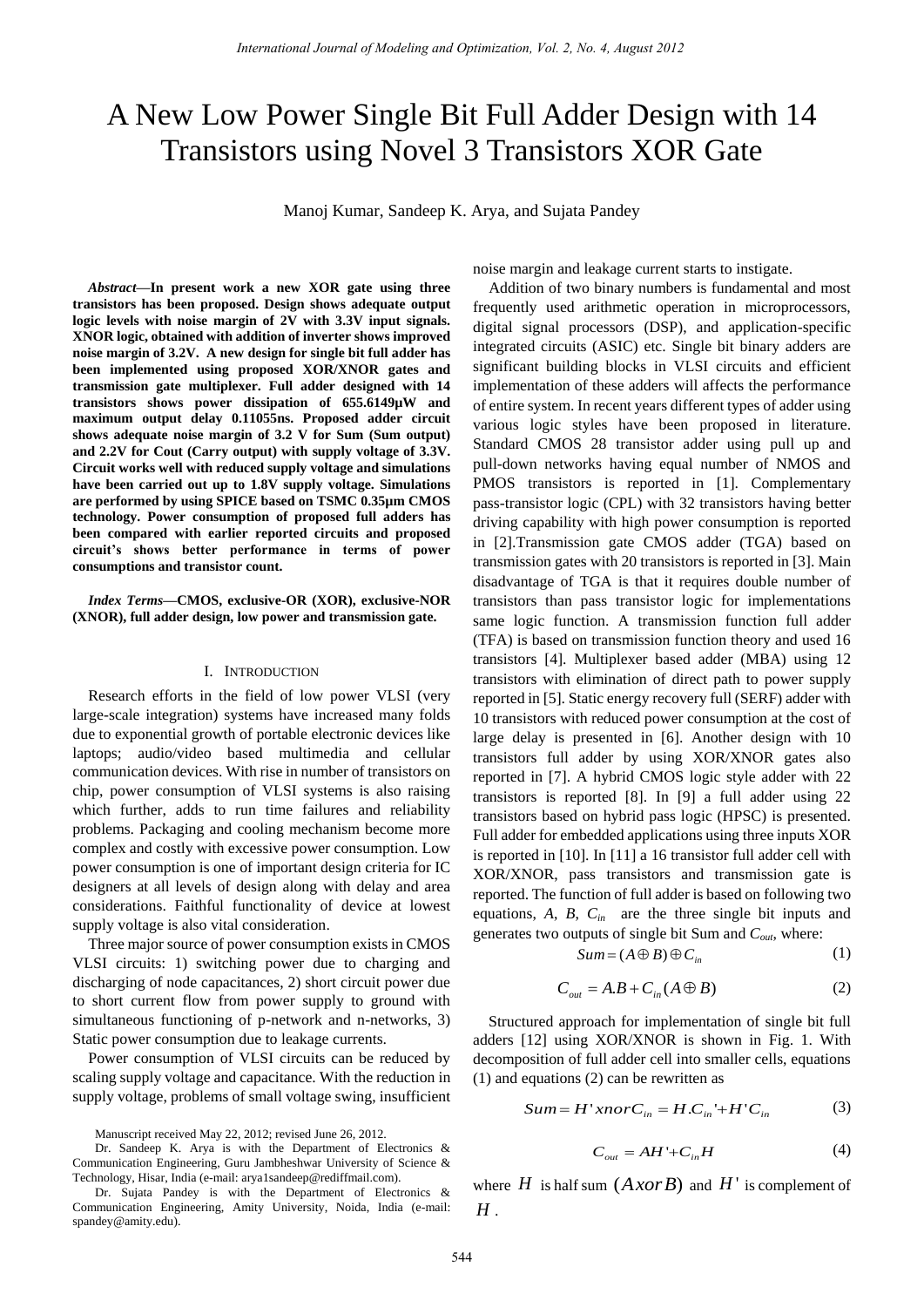

Fig. 1. Structure of single bit full adder

A large number of reported full adder circuits have been implemented with XOR/XNOR gates and performance of these XOR/XNOR gate also affects the performance of adder circuits. The exclusive–OR (XOR) and exclusive–NOR (XNOR) gates are the basic building blocks of full adder circuits. The XOR/XNOR gate can be implemented using AND, OR, and NOT gates but shows high redundancy [1]. Optimized designs of these gates will certainly improve the performance of VLSI systems as these gates are used as sub block in larger arithmetic circuits. XNOR/XOR designs with reduced number of transistors having adequate performance levels are extremely useful for efficient implementation of the large system such as adders, multipliers etc. XOR gates based on eight transistors and six transistors have been used in [1], [13]. Four transistors pass transistor based XOR gates with limitation of driving capability are reported in [14]. Various designs for XOR and XNOR gates using four transistors also presented in [7], [15], and [16]. Three inputs XOR design in place of two inputs is reported in [17]. XOR/XNOR design with ten transistors based on transmission gates is reported in [18]. XOR/XNOR circuits with dual feedback also reported in [19], [20].

At circuit level, an optimized design is necessary with reduced numbers of transistors, less power consumption and with adequate output voltage level. Here, in current work a new XOR gate with three transistors has been proposed. A new single bit full adder with 14 transistors based on proposed XOR gate and transmission gate multiplexer has been presented. The rest of paper is organized as follows: In Section II, a new 3 transistor XOR gate has been reported. Further, XOR/XNOR cell and a single bit full adder have been designed. In section III results of proposed single bit full adder designed in previous section have been presented and compared with earlier reported circuits. Section IV concludes the work.

### II. SYSTEM DESCRIPTION

Proposed design for XOR with three transistors has been shown in Fig. 2. In proposed XOR, gate lengths of all three transistors have been taken as  $0.35 \mu m$ . Widths ( $W_n$ ) of NMOS transistor (N1) has been taken  $0.5 \mu$ m. Width ( $W_p$ ) for PMOS transistors (P1 & P2) have been taken as 4  $\mu$ m. In proposed circuit when *A*=*B*=0 output is low because P1 and P2 transistor are on and logic 0 is passed to output. With input combination of *A*=0 and *B*=1 circuit show high output as transistor P2 is on while transistors N1 & P1 are off and high logic is passed to output node. In another case when *A*=1 and *B*=0, transistor P1 is on and high logic is passed to output node. In this case with A=1 transistor N1 also turns on and starts discharging the output node but the resistance of N1 has been made high by reducing its width. For acceptable output logic level for certain input combinations (W/L) ratios have been sized. Width of P1 and P2 has made large to reduce resistance while width of N1 is reduced for slow discharging. The voltage degradation due to threshold drop can be reduced by increasing W/L ratio of transistor of N1. The following equation [21] relates the threshold voltage with gate length and width of MOS transistor.

$$
V_T = V_{T0} + \gamma \left(\sqrt{V_{SB} + \phi_0}\right) - \alpha_l \frac{t_{ox}}{L} (V_{SB} + \phi_0) - \alpha_v \frac{t_{ox}}{L} V_{ds} + \alpha_w \frac{t_{ox}}{W} (V_{SB} + \phi_0)
$$
  
---(5)

where  $V_{t0}$  is the zero bias threshold voltage,  $\gamma$  is bulk threshold coefficient,  $\phi_0$  is 2  $\phi_F$  and  $\phi_F$  is Fermi potential,  $t_{\alpha x}$  is the thickness of oxide and  $\alpha_1$ ,  $\alpha_v$  and  $\alpha_w$  are the process dependent parameters. From (5) it is apparent that by increasing the W it is possible to reduce the voltage degradation. In last case when A=B=1, output node show low logic as transistor N1 is on, so proposed circuit works as XOR gate.



Fig. 2. Design of proposed 3 transistor XOR gate

XNOR operation has been obtained with addition of inverter. Complete XNOR/XOR module with five transistors has been shown in Fig. 3 Width for P3  $(W_p)$  and N2  $(W_n)$ have been taken as  $2.5 \,\text{\ensuremath{\mu}m}$  and  $1.0 \,\text{\ensuremath{\mu}m}$  respectively.



Fig. 3. Design of proposed XNOR/XOR cell

The full adder circuit can be implemented by various combinations of XOR/XNOR gates and multiplexer blocks. In present approach as shown in block diagram of Fig. 4 (a), we have used two XOR/XNOR cells and transmission gate multiplexer with four transistors to design the full adder.

Sum is generated by two XNOR gates as in equation (3) and Cout is generated by four transistor transmission gate multiplexer MUX as in equation (4). Two transistor multiplexers based on pass transistor logic can also be used to generate Cout which reduces the total transistor count of adder to 12. Since pass transistor logic shows poor noise margin so in current design transmission gate multiplexer approach has been utilized. For transmission gate multiplexer complementary gate control signals are required and in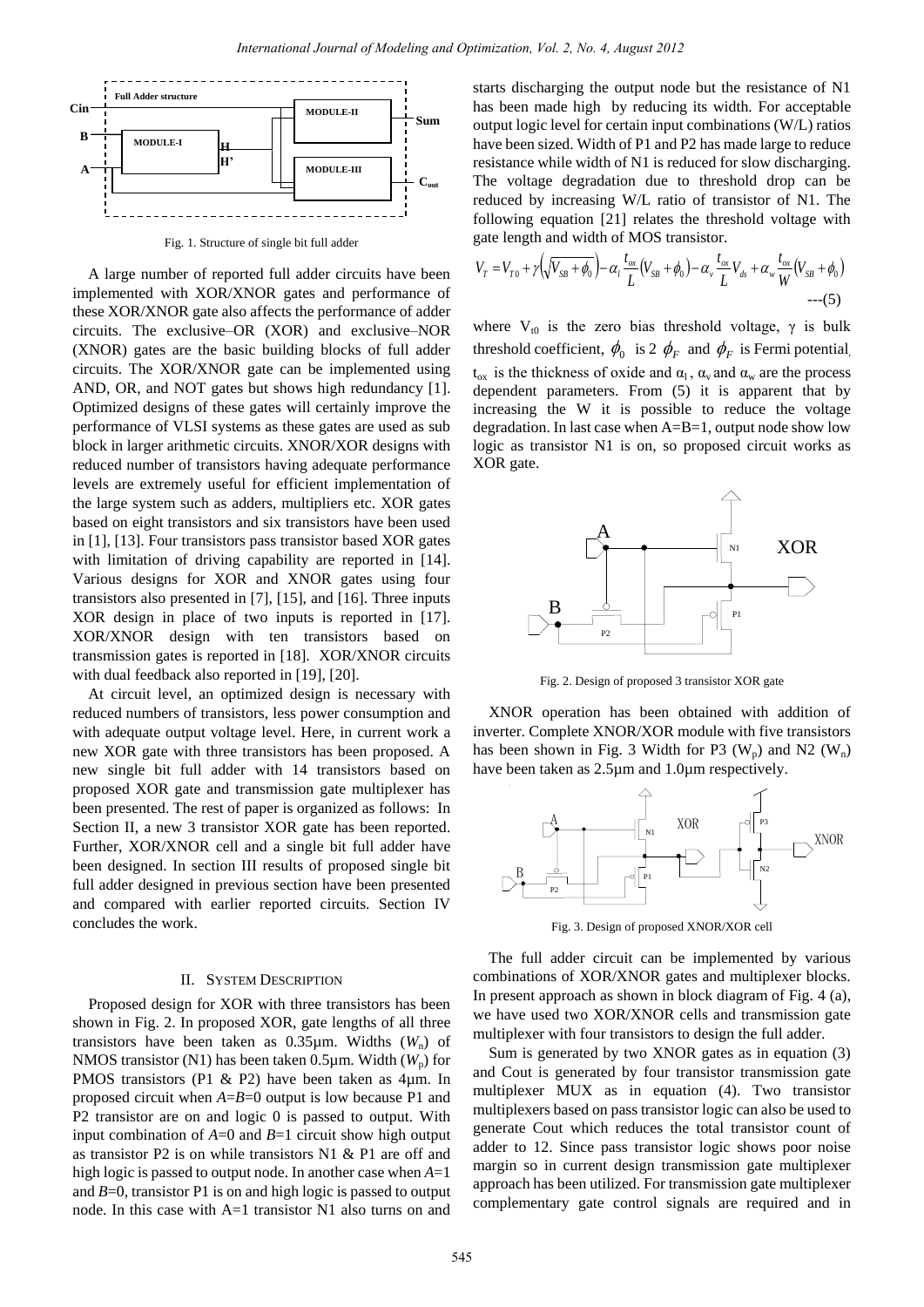current design both XOR and XNOR signals are already generated. The single bit full adder using proposed XOR/XNOR cell using 14 transistors has been implemented and shown in Fig. 4 (b). For multiplexer section values of width (Wn & WP) for NMOS and PMOS transistors have been taken as  $1.0 \text{ µm} \& 2.5 \text{ µm}$  respectively. Simulations also have been carried out with varying supply voltage from [3.3-1.8] V.



Fig. 4. Full adder using XOR/ XNOR gates and multiplexer (a) Block (b) Schematic diagram

## III. RESULTS AND DISCUSSIONS

Simulations have been performed using SPICE based on TSMC 0.35  $\mu$ m CMOS technology with supply voltage of 3.3V. Fig. 5 shows the input and output waveform results for proposed XOR and XNOR gate. Table-I shows minimum voltage level of high and maximum voltage level of low output signals for XOR and XNOR gate. Proposed XOR gate provide sufficient output voltage level and noise margin of approximately 2V with 3.3V input signals. Output voltage levels are improved with addition of inverter in XNOR gate with noise margin of approximately 3.2V and design show full swing operation.

Table II shows power consumption, output delay, output voltage levels for sum and carry of proposed 14 transistors (14T) adder. Proposed adder show power consumption of 655.6149 µW with maximum output delay of 0.11055ns. Noise margin of 3.2 V and 2.2V have been obtained for Sum and  $C_{out}$  respectively with 3.3V power supply. Fig. 6 shows the input and output waveform results for proposed full adder circuit. Simulations also have been carried out with varying supply voltage to show its effects on power consumption & delay as shown in Table II. Fig. 7 show that power consumption varies from [655.614-132.003] µW with variation in supply voltage from [3.3-1.8] V. Fig. 8 show that delay varies from [0.11055-0.1655270] ns with variation in supply voltage from [3.3-1.8] V. It has been observed from Fig. 7 and Fig. 8 that power consumption reduces whereas delay increase with reduction in supply voltage..

Adders reported in [3], [4], [8], [9], [11] have been simulated and comparison have been presented in Table-III. It has been shown that proposed adder show less power consumption as compared to TGA 20T [4], 22T HPSC [9] and 22T hybrid [8] adder with less number of transistors. Proposed circuit also show superiority in terms of transistor count as compared to 16T [11], 18T [3] adder with minor concession in power consumption.



Fig. 5. Input and out waveform for XOR/XNOR gates

TABLE I: OUTPUT LEVELS VARIATIONS WITH SUPPLY VOLTAGE FOR PROPOSED XOR AND XNOR GATE

| Supply  | Minimum   | Maximum   | Minimum   | Maximum   |
|---------|-----------|-----------|-----------|-----------|
| voltage | level for | level for | level for | level for |
| (V)     | high XOR  | low XOR   | high XNOR | low XNOR  |
|         | output    | output    | output(V) | output    |
|         | (V)       | (V)       |           | (V)       |
| 3.3     | 2.402     | 0.42      | 3.29      | 0.025     |
| 3.0     | 2.179     | 0.42      | 2.99      | 0.1193    |
| 2.7     | 1.95      | 0.40      | 2.69      | 0.00419   |
| 2.4     | 1.72      | 0.40      | 2.39      | 000119    |
| 2.1     | 1.488     | 0.40      | 2.09      | 0.00032   |
| 1.8     | 1.24      | 0.40      | 1.79      | 0.00011   |



Fig. 6. Input and out waveform for proposed 14 transistor adder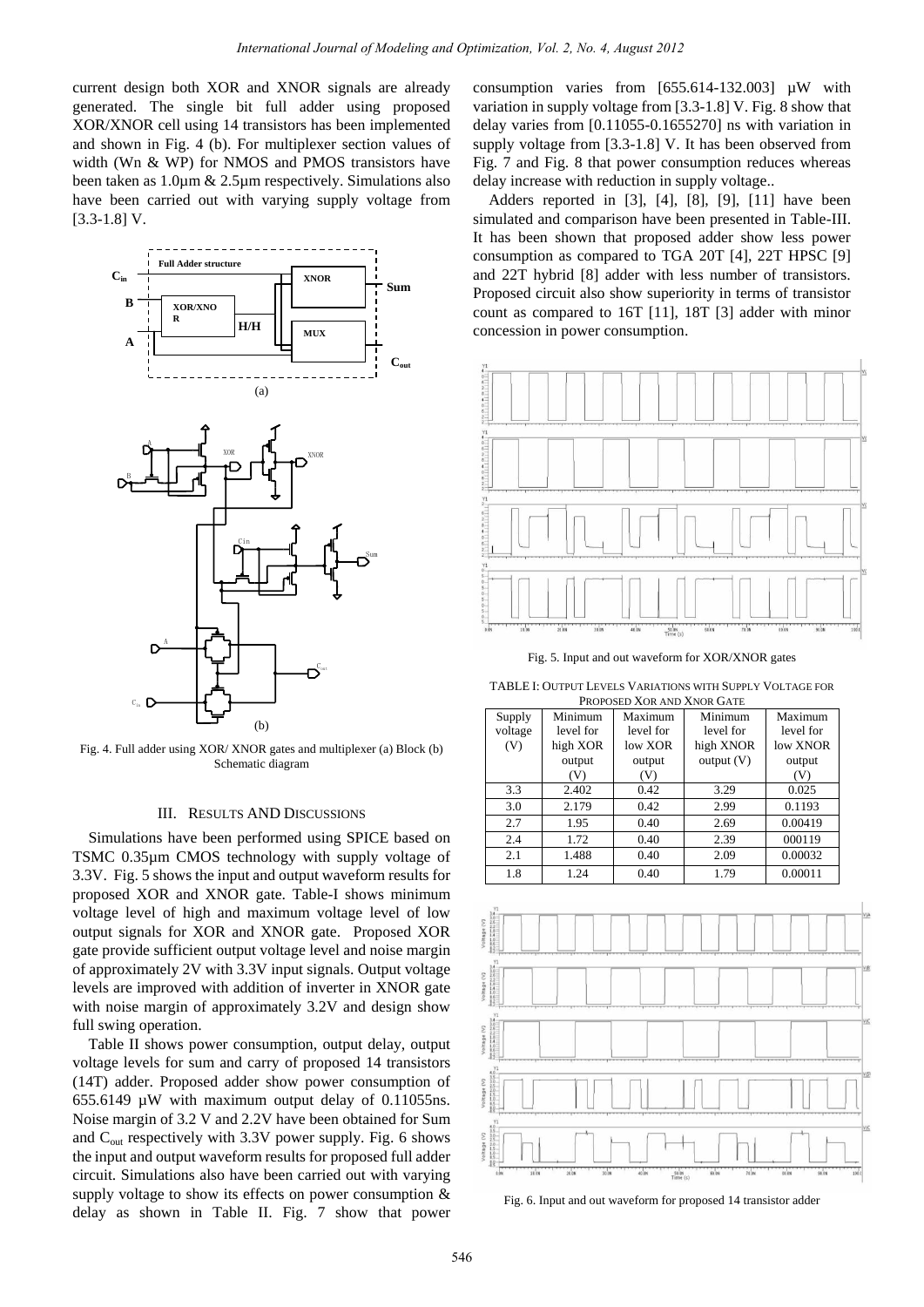| TABLE II: POWER CONSUMPTION, DELAY AND OUTPUT LEVELS   |
|--------------------------------------------------------|
| VARIATIONS WITH SUPPLY VOLTAGE FOR PROPOSED FULL ADDER |

| Supply<br>voltage<br>(V)                         | 3.3    | 3.0    | 2.7    | 2.4    | 2.1    | 1.8         |
|--------------------------------------------------|--------|--------|--------|--------|--------|-------------|
| Power<br>consumpti<br><sub>on</sub><br>$(\mu W)$ | 655.61 | 515.33 | 395.68 | 293.28 | 205.75 | 132.00<br>3 |
| Maximum<br>output<br>delay<br>(n <sub>s</sub> )  | 0.11   | 0.11   | 0.12   | 0.13   | 0.14   | 0.16        |
| Minimum<br>level for<br>high sum<br>(V)          | 3.29   | 2.99   | 2.69   | 2.39   | 2.09   | 1.79        |
| Maximum<br>level for<br>low sum<br>(V)           | 0.019  | 0.016  | 0.007  | 0.0026 | 0.0011 | 0.0009      |
| Minimum<br>level for<br>high Cout<br>(V)         | 2.21   | 1.98   | 1.74   | 1.50   | 1.25   | 1.01        |
| Maximum<br>level for<br>low Cout<br>(V)          | 0.0249 | 0.012  | 0.004  | 0.001  | 0.0005 | 0.0004      |







Fig. 8. Delay of adder gate with supply voltage

TABLE III: COMPARISONS OF PROPOSED FULL ADDER WITH EARLIER **CIRCUITS** 

| Adder              | Power consumption | Number of transistors |  |
|--------------------|-------------------|-----------------------|--|
| configuration      | $(\mu W)$         | for design            |  |
| <b>TGA20T [4]</b>  | 1255.54           | 20                    |  |
| 16T adder [11]     | 591.07            | 16                    |  |
| 22T HPSC adder     | 1533.9            | 22                    |  |
| 18T [3]            | 617.23            | 18                    |  |
| 22T hybrid adder   | 1836.4            | 22                    |  |
| 14T [present work] | 655.614           | 14                    |  |

## IV. CONCLUSIONS

In reported work a new design for XOR gate with three transistors is proposed and single bit full adder based on XOR/XNOR gates using 14 transistors has been designed. Proposed adder shows power consumption of  $655.614 \mu W$ and maximum output delay of 0.11055ns with supply voltage of 3.3V. Simulation results show that proposed adder works properly with reduced supply voltage up to 1.8 V and show power dissipation of 132.003µW with maximum delay of 0.1655270ns. Proposed adder also show adequate noise margin with reduced supply voltage. Adder has been compared with earlier reported circuits and show less power consumption with reduced transistor count than earlier reported circuits.

### **REFERENCES**

- [1] Y. Leblebici and S.M. Kang, *CMOS Digital Digital Integrated Circuits*, Singapore: Mc Graw Hill, India, 2nd edition, 1999.
- [2] R. Zimmermann and W. Fichtner, "Low-power logic styles: CMOS versus pass-transistor logic," *IEEE J. Solid State Circuits,* vol. 32, no. 7, pp. 1079-1090, Jul. 1997.
- [3] N. Weste and K. Eshraghian, *Principles of CMOS VLSI Design*, A System Perspective, Addison-Wesley, 1993.
- [4] N. Zhuang and H. Wu, "A new design of the CMOS full adder," *IEEE J. Solid-State Circuits,* vol. 27, no. 5, pp. 840–844, May 1992.
- [5] Yingtao Jiang, Abdulkarim Al-Sheraidah, Yuke Wang, Edwin Sha, and Jin-Gyun Chung, "A novel multiplexer-based low-power full adder," *IEEE Transactions on Circuits and Systems: Express Briefs*, vol. 51, no. 7, Jul. 2004.
- [6] R. Shalem, E. John, and L. K. John, "A novel low-power energy recovery full adder cell," in *Proc. of Great Lakes Symp. VLSI*, Feb. 1999, pp. 380–383.
- [7] H. T. Bui, Y. Wang, and Y. Jiang, "Design and analysis of low-power 10-transistor full adders using XOR-XNOR gates," *IEEE Trans. Circuits Syst. II, Analog Digit. Signal Process*, vol. 49, no. 1, pp. 25– 30, Jan. 2002.
- [8] S. Goel,A. Kumar, and M. A. Bayoumi, "Design of robust, energy –efficient full adders for deep sub micrometer design using hybrid-CMOS logic style," *IEEE Transactions on Very Large Scale Integration (VLSI) Systems*, vol.14, no.12, pp.1309-1321, Dec. 2006.
- [9] M. Zhang, J. Gu, and C. H. Chang, "A novel hybrid pass logic with static CMOS output drive full-adder cell," *Proc. IEEE Int. Symp. Circuits Syst.*, May 2003, pp. 317-32.
- [10] C. K. Tung, Y. C. Hung, S. H. Shieh, and G. S. Huang, " A low-power high-speed hybrid CMOS full adder for embedded system," *IEEE conf. on Design and Diagnostics of Electronic Circuits and Systems*, 2007, pp.1-4.
- [11] A. M. Shams and M. Bayoumi, "A novel high-performance CMOS1-bit full adder cell," *IEEE Trans. Circuits Syst. II, Analog Digital Signal Process*, vol. 47, no. 5, pp. 478–481, May 2000.
- [12] A. M. Shams and A. Magdy, "A structured approach for designing low power adders," *Conference Record of the Thirty-First Asilomar Conference on Signals, Systems & Computers*, Nov. 1997, vol. 1, pp.757-761.
- [13] D. Radhakrishnan, "Low-voltage low-power CMOS full adder," *Proc. IEE Circuits Devices Syst*., Feb. 2001, vol. 148, pp. 19-24.
- [14] J. M. Wang, S. C. Fang, and W. S. Feng, "New efficient designs for XOR and XNOR functions on the transistor level," *IEEE J. Solid-State Circuits*, vol. 29, no. 7, pp. 780–786, Jul. 1994.
- [15] H. T. Bui, A. K. Al Sheraidah, and Y.Wang, "New 4-transistor XOR and XNOR designs," in *Proc. 2nd IEEE Asia Pacific Conf. ASIC*, 2000, pp. 25–28.
- [16] H. T. Bui, Y. Wang, and Y. Jiang , "Design and analysis of 10-transistor full adders using novel XOR–XNOR gates," in *Proc. 5th Int. Conf. Signal Process*, Aug. 21–25, 2000, vol. 1, pp. 619–622.
- [17] S. C. Fang, J. M. Wang, and W. S. Feng, "A new direct design for three-input XOR function on the transistor level," *IEEE Trans. Circuits System I: Fundamental theory and Applications,* vol. 43, no. 4, Apr. 1996.
- [18] A. M. Shams, T. K. Darwish, and M. A. Bayoumi, "Performance analysis of low-power 1-bit CMOS full adder cells," *IEEE Trans. Very Large Scale Integr. (VLSI) Syst.*, vol. 10, no. 1, pp. 20–29, Feb. 2002.